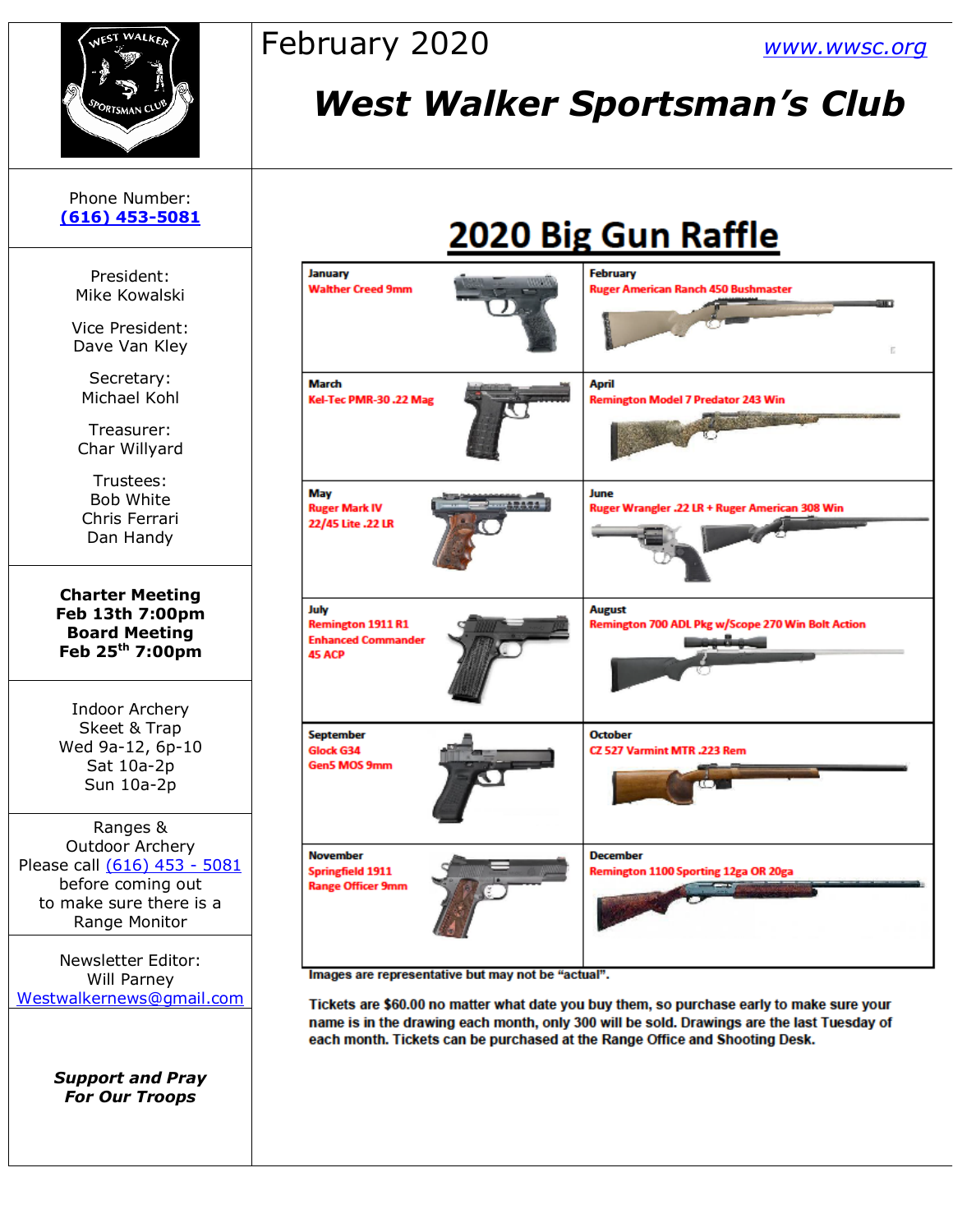

# DUCKS DAYS

#### All calibers welcome.

Iron sites only please. Round nose only. No hollow point or wad cutter No magnums or rifle calibers allowed.

**\$2 ENTRY FEE** 

ENTER AS MANY TIMES AS YOU LIKE.

## **THREE WAYS TO PLAY**

HIGH PAPER TARGET SCORE EACH DAY GETS 30% OF ENTRY FEES

MOST DUCKS COLLECTED JANUARY TO JUNE.

CASH PRIZE OF 10% OF TOTAL FEES DURING SIX MONTH RUN WILL BE PAID LEADER TO DATE: JEFF REYNOLDS, RYAN HELSEL 1 DUCK EACH

EACH TIME YOU GET 60 OR MORE POINTS ON THE PAPER TARGET YOU WIN A DUCK

JUST COME TO HAVE FUN SHOOTING AT THE THREE THEME BASED REACTIVE **TARGETS OFFERED EACH DAY** 

#### **JANUARY: WINTER CARNIVAL DUCKS**

SUNDAY 1/19 1:00PM TO 3:00 PM WINNER JEFF REYNOLDS 90 POINTS SATURDAY 1/25 10:00 AM TO 12:00 PM WINNER: RYAN HELSEL 88 POINTS **FEBRUARY: LOVEY DOVEY DUCKS** SATURDAY 2/8 3:00 PM TO 5:00 PM SUNDAY 2/16 3:00 PM TO 5:00 PM **MARCH: LUCKY DUCKS** SUNDAY 3/15 12:00 PM TO 2:00 PM SATURDAY 3/21 10:00 AM TO 12:00 PM

DATES TO BE ANNOUNCED LATER: **APRIL: HIPPITY HOPPY DUCKS MAY: FIESTA DUCKS JUNE: SWIMMING DUCKS**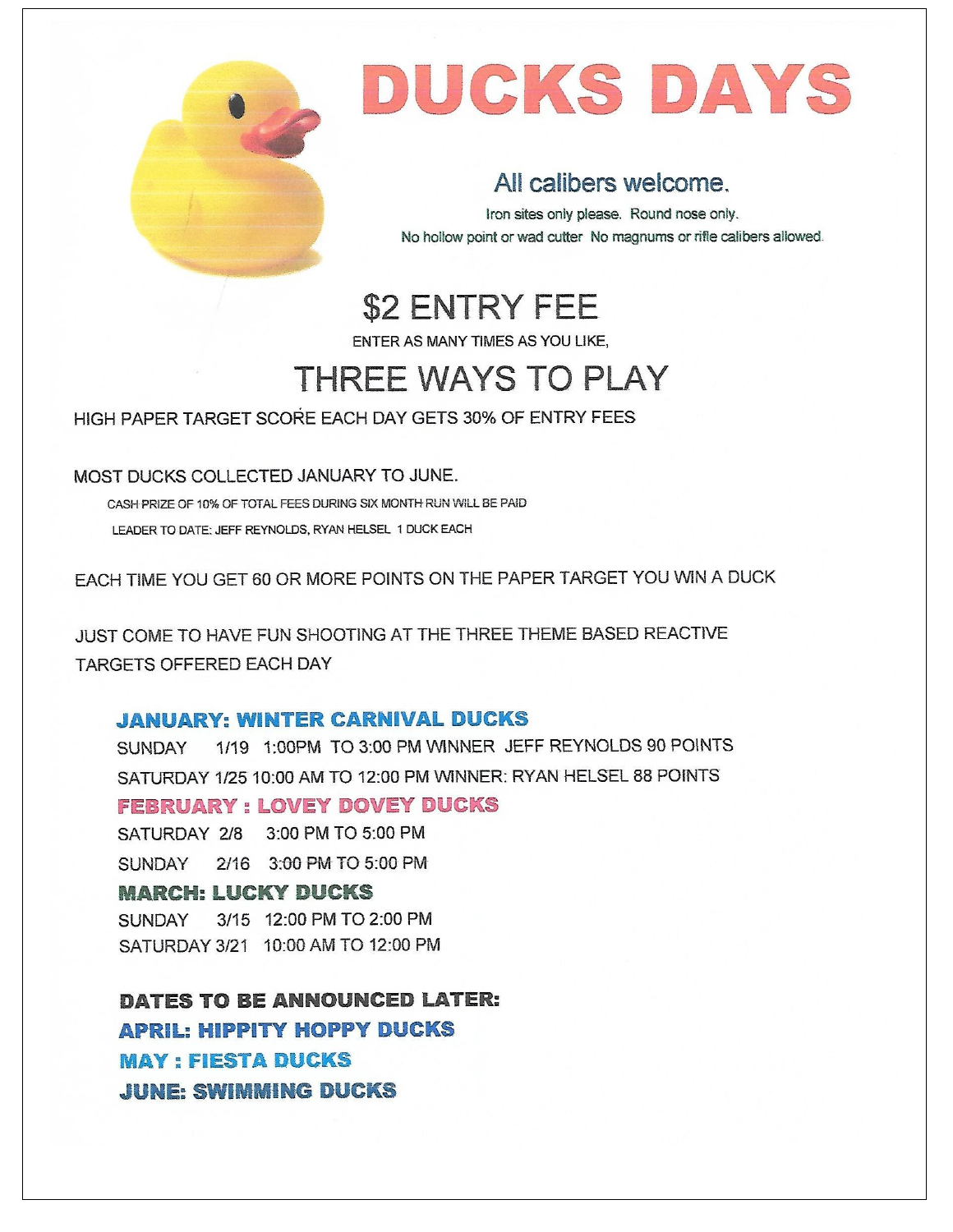#### **STARTING JANUARY 1, 2020, TUESDAYS AND FRIDAYS THE RANGE WILL BE FOR CHARTERS ONLY**

Wanted: Volunteers to be trained as Range Officers WWSC is seeking Range Officers. Range Officers are needed for 4.5 to 5.5 hour shifts on Saturdays and Sundays.

**Range Officers that work will receive \$1/hour discount towards their membership. Range Officers that volunteer for two or more shifts per month earn access to the indoor pistol range. If you are interested contact, Fran Handy at [616-443-0668](https://d.docs.live.net/100b2af0d7ad2324/Documents/wwsc%20newsletters%202019/docx/616-443-0668) Call 616 453 – 5081 to see if the range is open.**

## *CLASSIFIED ADS*

#### **For Sale:**

1928 Tula Hex Mosin Nagant 91/30.

Very good wood, metal and bore.

Shoots and functions properly

\$365.00

Chet Lampen: [firelamp55@yahoo.com](mailto:firelamp55@yahoo.com) or (616) 540 7072

#### **ADS WILL ONLY RUN ONE MONTH ADS ARE POSTED BY MEMBERS ONLY SPORTING ITEMS ONLY PREFERED METHOD OF CONTACT NO PICTURES [WESTWALKERNEWS@GMAIL.COM](mailto:WESTWALKERNEWS@GMAIL.COM)**

**Saturday Lunch at the clubhouse Burgers and Fries 10-2**

**As well as Sunday Morning Breakfast 9-12**

ONLY AVAILABLE DURING WINTER LEAGUE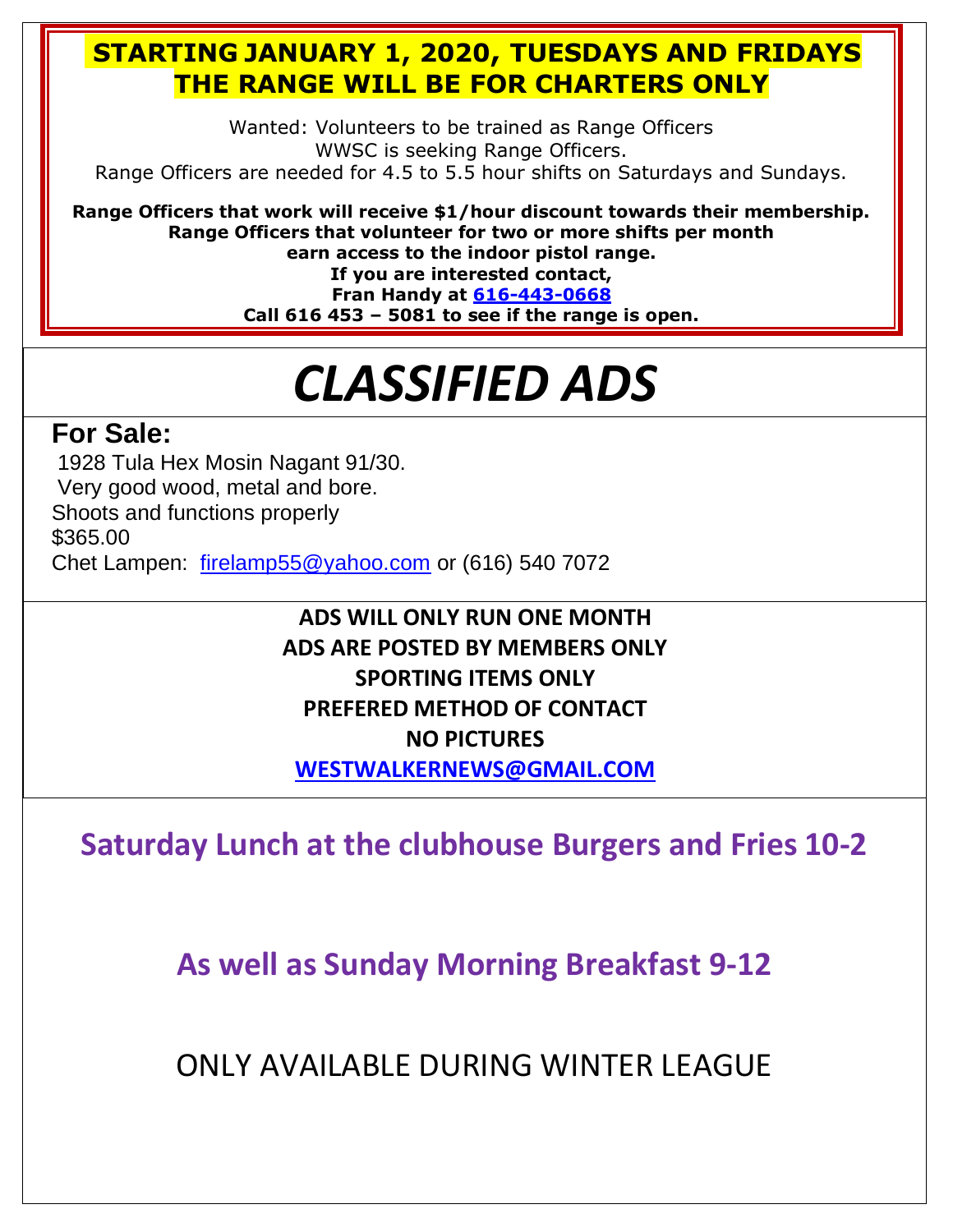#### **Like us on Facebook**



#### **Click the icon**

**Did You Know that WWSC is a non-profit organization that is run by Charter Members, who volunteer their time? We are always looking for good people who are interested in becoming Charter Members to help us keep this club open. If you are interested, please speak with any Charter Member for more information**

**February Range Hours Hours vary month to month\* Feb 1 – 15 MWTHS: 9:00am – 5:15pm Sundays: 10am – 2:15pm Feb 16-31 MWTHS : 9:00 – 5:00pm Sundays 10am-2:15pm**

**[Link for range rules](http://www.wwsc.org/img/ranges/RangeRules.pdf)**

CALL AFTER 2PM (616) 453-5081

## **STARTING JANUARY 1, 2020, TUESDAYS AND FRIDAYS THE RANGE WILL BE FOR CHARTERS ONLY**

| <b>2020 Big Gun Raffle Winners</b> |                                                |                     |      |  |  |  |  |
|------------------------------------|------------------------------------------------|---------------------|------|--|--|--|--|
| Jan                                | <b>Walther Creed 9mm</b>                       | <b>Kurt Hopkins</b> | #102 |  |  |  |  |
| Feb                                | <b>Ruger American Ranch 450 Bushmaster</b>     |                     |      |  |  |  |  |
| Mar                                | Kel-Tec PMR-30 .22 Mag                         |                     |      |  |  |  |  |
| Apr                                | <b>Remington Model 7 Predator 243 Win</b>      |                     |      |  |  |  |  |
| May                                | Ruger Mark IV 22/45 Lite .22 LR                |                     |      |  |  |  |  |
| Jun                                | Ruger Wrangler .22 LR + Ruger American 308 Win |                     |      |  |  |  |  |
| Jul                                | Remington 1911 R1 Enhanced Commander 45 ACP    |                     |      |  |  |  |  |
| Aug                                | Remington 700 ADL Pkg w/Scope 270 Win Blt Act. |                     |      |  |  |  |  |
| <b>Sep</b>                         | Glock G34 Gen5 MOS 9mm                         |                     |      |  |  |  |  |
| Oct                                | CZ 527 Varmint MTR .223 Rem                    |                     |      |  |  |  |  |
| <b>Nov</b>                         | Springfield 1911 Range Officer 9mm             |                     |      |  |  |  |  |
| <b>Dec</b>                         | Remington 1100 Sporting 12ga OR 20gaKu         |                     |      |  |  |  |  |
|                                    |                                                |                     |      |  |  |  |  |